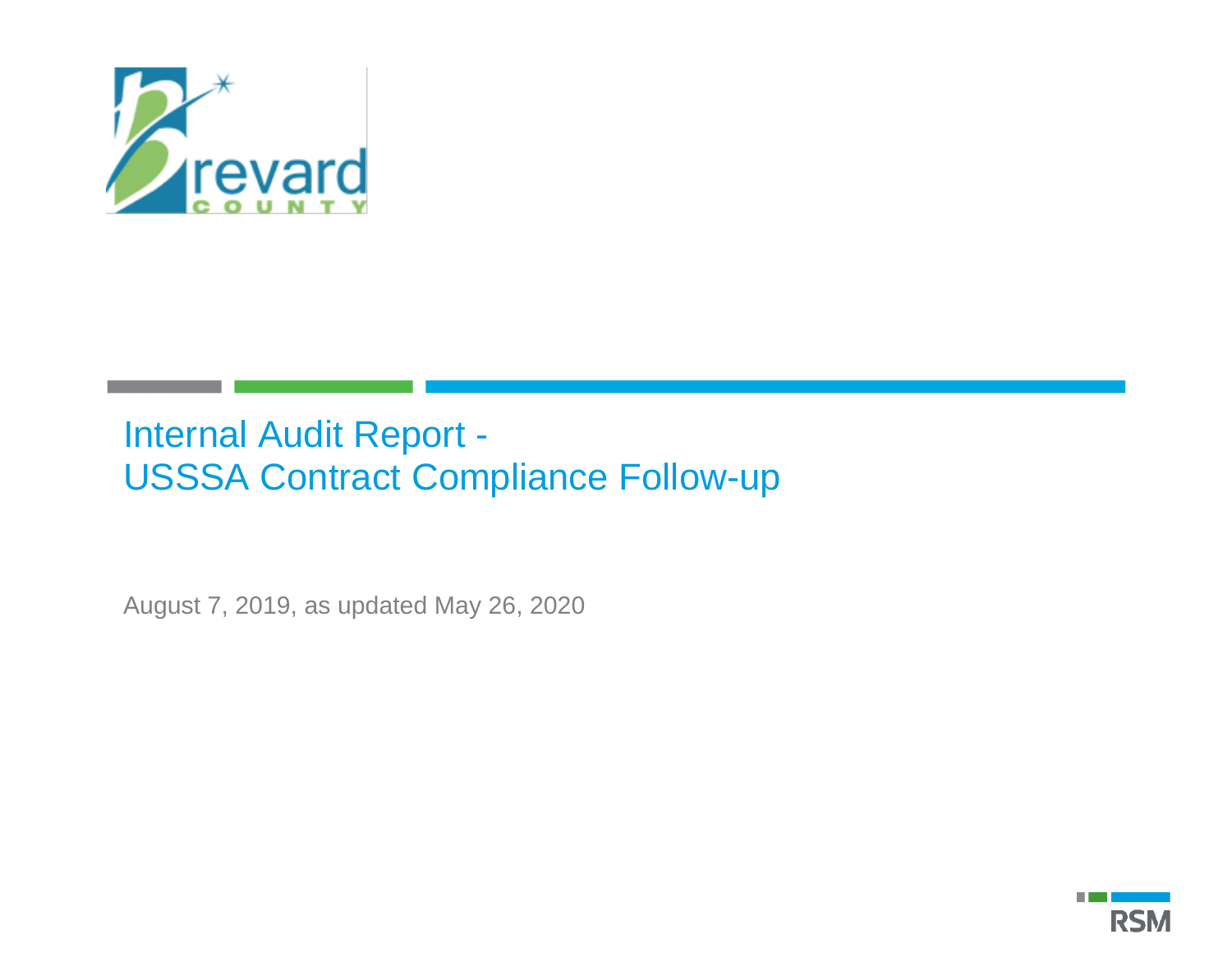

August 7, 2019, as updated May 26, 2020

Audit Committee of Brevard County Mr. Frank Abbate, County Manager Jim Liesenfelt, Assistant County Manager Peter Cranis, Director of Tourism Development 2700 Judge Fran Jamieson Way Viera, FL 32940-6699

We hereby present the follow-up procedures related to the United States Specialty Sports Association ("USSSA") Contract. This project was a limited-scope review of room nights and a portion of related capital expenditures as a result of an observation issued in our October 2017 internal audit report, for the monitoring and oversight of the Room Night Guaranty. This was not a full scope contract compliance review.

Brevard County's Space Coast Stadium Complex includes an 8,100 seat baseball stadium and other recreational facilities. In April 2016, the complex was leased for 20 years to USSSA, and was later amended to commence on January 1, 2017. USSSA is responsible for the management and operation of the complex, including ticket sales and concessions, applicable taxes, maintenance, and capital improvements of the facilities. The County also contributes to the cost and management of the capital improvements.

Rather than remitting lease payments to the County, USSSA guarantees an amount of "room nights" per year of operation. Room nights are defined as hotel stays in Brevard County, booked specifically for stadium complex events. In the first two years of operation, USSSA guarantees 75,000 room nights, and 100,000 room nights for each year after. Per the lease agreement, if the room night guaranty is not met, USSSA shall make additional capital investment based upon a formula. The room nights are reported to the County's Tourism Department Office ("TDO"), the County's designated contract administrator for the lease agreement.

**Objective and Scope -** The primary scope and objective of the review was to verify the room nights as reported by USSSA against available documentation; and if a shortfall in room nights compared to stated goals is observed, then to verify USSSA's capital expenditures during the lease year to determine if the contractually required increase in capital investment was made. Our approach consisted of the following methods:

- Conducted interviews with County personnel and USSSA to understand reports received, reviewed and verifications done to date.
- Requested source data from USSSA and their travel vendor, Anthony Travel, and obtained copies of the lease agreements and any amendments to-date.
- Reviewed USSSA provided report "County Room Night Analysis USSSA Space Coast Complex April 1, 2018 March 31, 2019", published July 12, 2019.
- Reconciled source data from Anthony Travel Pacer Reports against USSSA reported hotel nights in County Room Night Analysis.
- Reconciled USSSA provided Housing Forms data against County Room Night Analysis.
- Reviewed USSSA capital expenditures supporting documentation, as well as County records, as needed.

At the conclusion of our analysis, we summarized the results of our procedures and presented to County Management. Since that date, contract amendment information has been incorporated and discussed with management, thus a revised report date is shown.

We would like to thank the County and USSSA staff and all those involved in assisting our firm in connection with the follow-up internal audit of the USSSA contract.

Respectfully Submitted,

#### *Internal Auditors*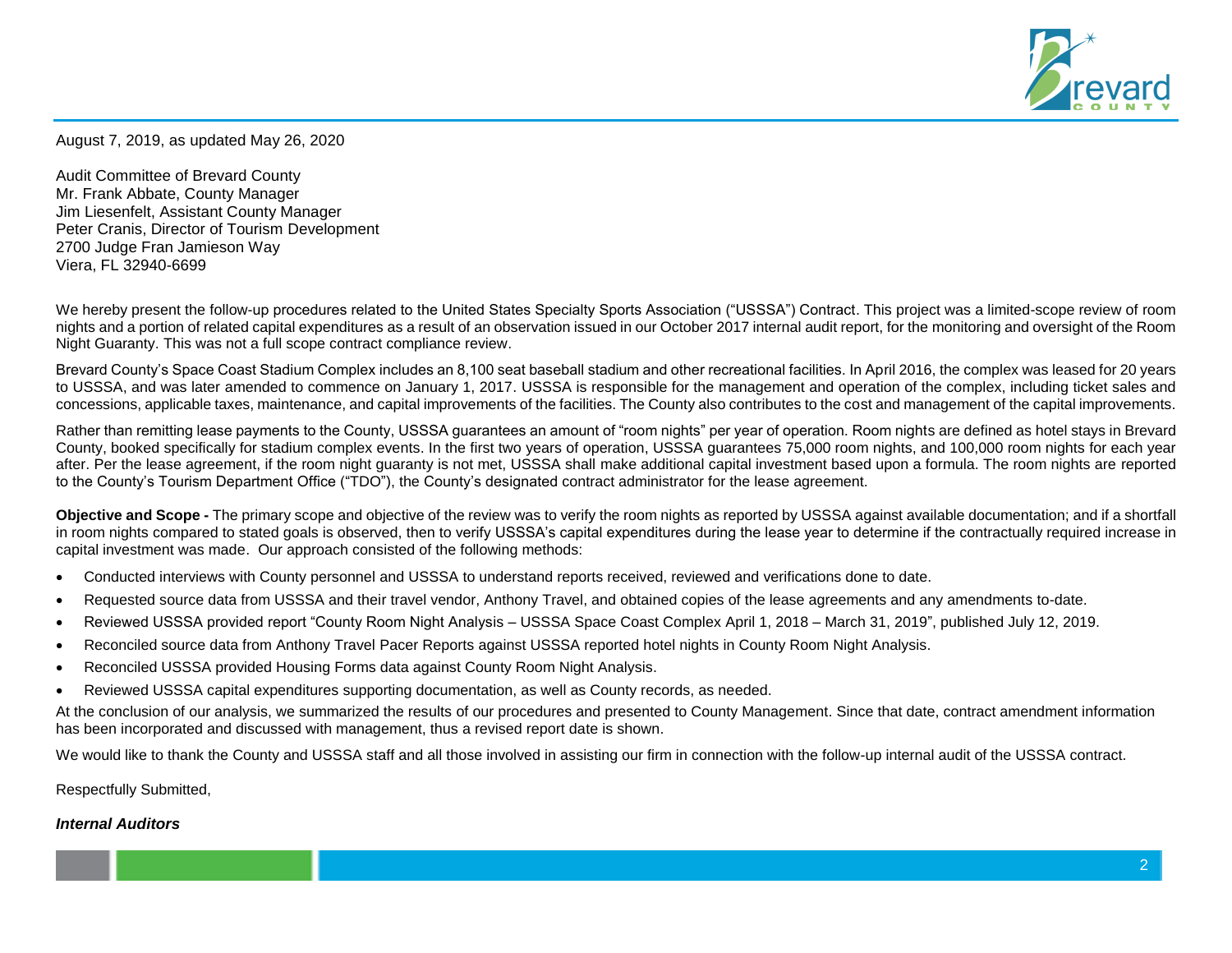

# **RESULTS**

### **1. Room Nights Analysis**

The Second Amendment to the Stadium Complex Lease agreement between the County and USSSA requires generation of 75,000 room nights in Brevard County hotels for the period April 1, 2018 through March 31, 2019. In any period that the room night guaranty is not met, USSSA is required to invest an additional amount of capital expenditure, increased by a percentage equal to the shortfall of room nights divided by the guaranteed number of room nights.

The following represents the findings of our verified rooms against room nights reported in USSSA's County Room Night Analysis report.

|                                     | <b>USSSA Reported</b> | <b>Internal Audit</b><br><b>Verified</b> | <b>Difference</b> |
|-------------------------------------|-----------------------|------------------------------------------|-------------------|
| <b>Anthony Travel Pacing Report</b> | 27,806                | 27,777                                   | 29                |
| <b>USSSA Housing Forms</b>          | 31,653                | 30,898                                   | 755               |
| <b>Total Room Nights</b>            | 59,459                | 58,675                                   | 784               |

The variance can be attributed to:

Anthony Travel Pacing Report provided directly from Anthony Travel did not agree to Anthony Travel Pacing Report numbers reported in the County Room Night Analysis report, as prepared by Kreshmore Group on behalf of USSSA. Without seeing source data used in the Kreshmore report, we are not able to determine cause of variance.

Housing Forms variance resulted from:

- Deductions due to housing owned by USSSA and its CEO included as Staff Rooms
- Housing Form totals provided by USSSA did not agree to summary totals on provided spreadsheet
- Deductions due to duplicate housing counted in housing forms (i.e., same lodging appeared to be counted for one or more attendees)

Using either scenario, USSSA did not meet the 2019 room night guaranty, requiring an additional capital investment. Internal Audit's verified room night calculation would result in an additional required investment of \$54,425 (\$250,000 \* 21.77%). The contract does not specify when the additional investment must be made.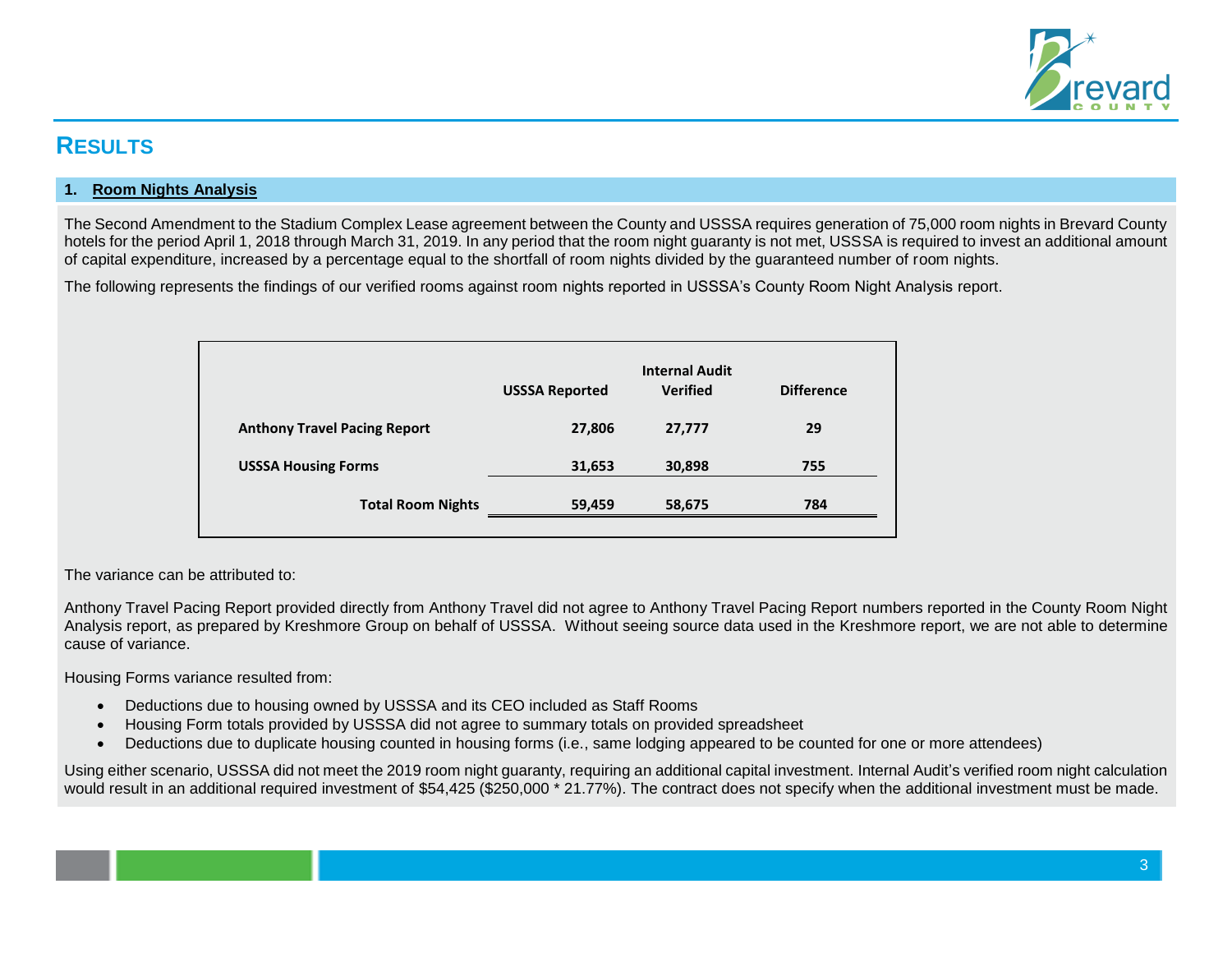

# **RESULTS – CONTINUED**

#### **2. Capital Expenditure Analysis and Required Investment**

USSSA has two contractual requirements related to annual expenditures for capital improvements and capital maintenance, and contributions to the Asset Renewal and Replacement Fund (ARR Fund).

- A. Article 7 "Fund for Asset Renewal, Replacement, Capital Improvement or Capital Repairs", establishes a joint ARR account "for the purpose of serving as a segregated asset renewal, replacement, and capital improvement fund". Section 7.3.1 defines the requirement for USSSA to deposit \$250,000 into the fund on the anniversary date of the Commencement Date for each Lease Year during the first ten years of the lease term. The lease term year is January – December, per the agreement, as amended. The County also contributes \$250,000 to the ARR Fund. In order to receive reimbursement from the ARR Fund, USSSA must first expend the funds and then submit reimbursement requests to TDO. These expenditures are accounted for separately by USSSA and submitted to TDO for approval and payment. As of the testing date, the most recent ARR reimbursement was processed by the County in July 2018, for \$490,886.80.
- B. Section 5, Paragraph 4 of Exhibit D of the Second Amendment also requires USSSA to expend the base amount of \$250,000 each year during the term of the lease for capital improvements and capital maintenance. This annual requirement is exclusive of the annual deposit into the ARR Fund. Per the definitions in the agreement, these would not include routine operational repairs and maintenance of the facilities.

For item B above, USSSA reported leasehold improvements of \$290,738.59 that are considered additional capital expenditures items. Internal Audit reviewed supporting documentation and verified \$203,836.18 for the period tested. An adjustment of \$86,902.41 was removed for invoices that were previously reimbursed to USSSA by the ARR Fund on July 18, 2018, Check #1038224.

As a result of this deduction, USSSA did not fully meet the requirements of Section 5, Paragraph 4 of Exhibit D, by an amount of \$46,163.82.

It should be noted that the County has allowed for some uncertain expenditures to be deemed eligible as Capital Repairs or Capital Maintenance, as defined in the current agreement, due to ambiguity in the lease agreement definitions. The County and USSSA are currently working through a lease amendment that will further clarify the requirements.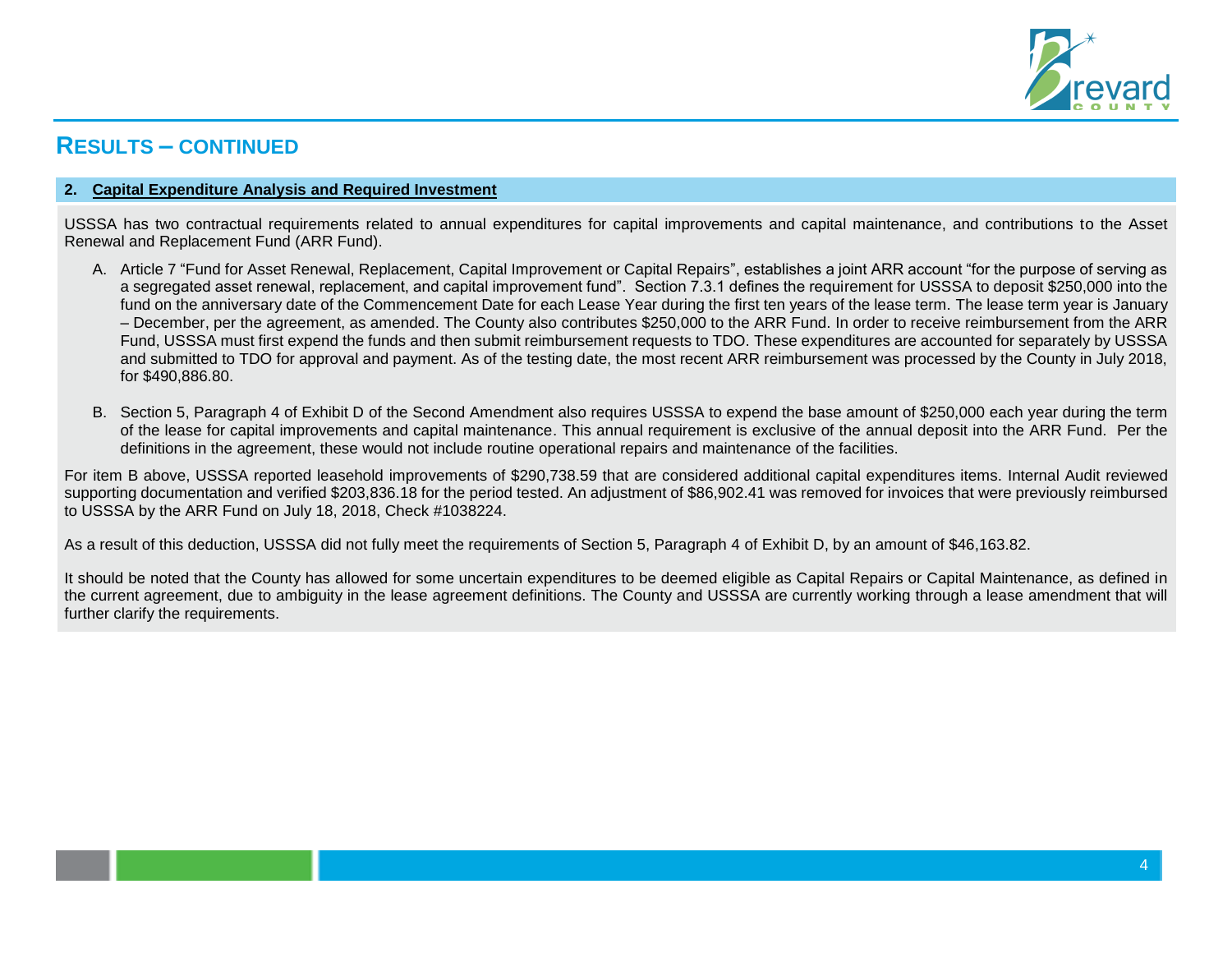

# **RESULTS – CONTINUED**

#### **3. Asset Renewal and Replacement "ARR" Fund Contributions**

Article 7 Fund for Asset Renewal, Replacement, Capital Improvement or Capital Repairs, establishes a joint ARR account "for the purpose of serving as a segregated asset renewal, replacement, and capital improvement fund". Section 7.3.1 defines the requirement for the Tenant to deposit \$250,000 into the fund on the anniversary date of the Commencement Date for each Lease Year during the first ten years of the lease term. As of the first contract amendment, the commencement date is January 1, 2017, and therefore payments are due on January 1 of each Lease Year (Article 3.1 of the amended agreement).

Payments for lease years ending 2018 and 2019 were paid by USSSA to the County on July 31, 2018, and October 1, 2019, respectively. Previous TDO management authorized USSSA to pay the \$250,000 by the County's fiscal year end of September 30 in fiscal year 2018, and therefore that was allowed again in fiscal year 2019. Due to COVID-19, USSSA requested the payment due date to be September 30 in fiscal year 2020, as well. Going forward, a lease amendment is under negotiation that will clarify the payment date, as well as other items such as methodology of measuring room nights. Once the due date is clarified, the County TDO should issue the invoice with the proper due date indicated, in accordance with the updated lease agreement.